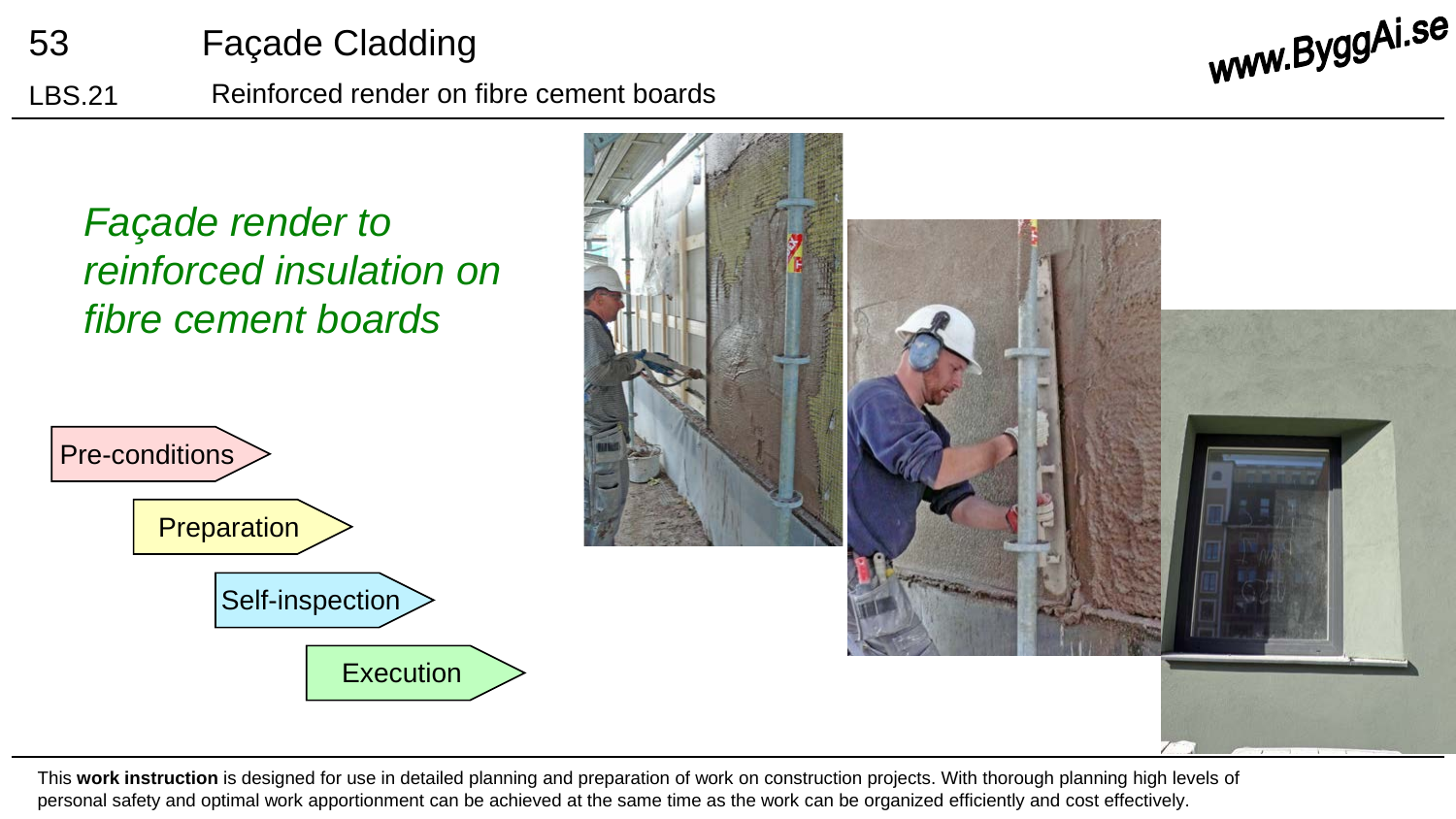<span id="page-1-0"></span>Safety — Risk assessment

| Work activity & Problem                     | $\mathsf{P}$ | $\mathcal{C}$ | $Risk = P^*C$ | Action                            |
|---------------------------------------------|--------------|---------------|---------------|-----------------------------------|
| Overloading, straining                      | 10           | 70            | 700           | Scaffold with good workspace      |
| Rain, wind, cold, heat                      | 90           | 2             | 180           | Climate protection to scaffolding |
| Fall from ladder                            | 10           | 15            | 150           |                                   |
| Cluttered workplace $=$ Twist/fall injuries | 10           | 15            | 150           | Regular tidying                   |
| Overloading, straining                      | 10           | 70            | 700           | Scaffold with good workspace      |
|                                             |              |               |               |                                   |

|                   |           | Assessment of probability |                       | Assessment of consequences |             |            |                         |
|-------------------|-----------|---------------------------|-----------------------|----------------------------|-------------|------------|-------------------------|
| $Probability = P$ | $P = 0.1$ | Very unlikely             | $(<1$ times/10 years) | $C = 0.5$                  | Trifle      |            |                         |
| Consequence = C   | $P = 1$   | Unlikely                  | (1 times/10 years)    | $C=1$                      | Tiny        |            | (1 - 2 days sick leave) |
| $Risk = P * C$    | $P = 3$   | Low probability           | (1 times/3 years)     | $C=5$                      | Small       |            | (3 - 7 days sick leave) |
|                   | $P = 10$  | Relative probability      | (1 times/year)        | $C = 15$                   | Tactile     | (8-29      | $-$ " $-$ )             |
|                   | $P = 30$  | Probable                  | (1 times/month)       | $C = 70$                   | Severe      | $(30-299)$ | $-$ " $-$ )             |
|                   |           |                           |                       | $C = 500$                  | Verv severe | (>300      | $\sim$ $\sim$           |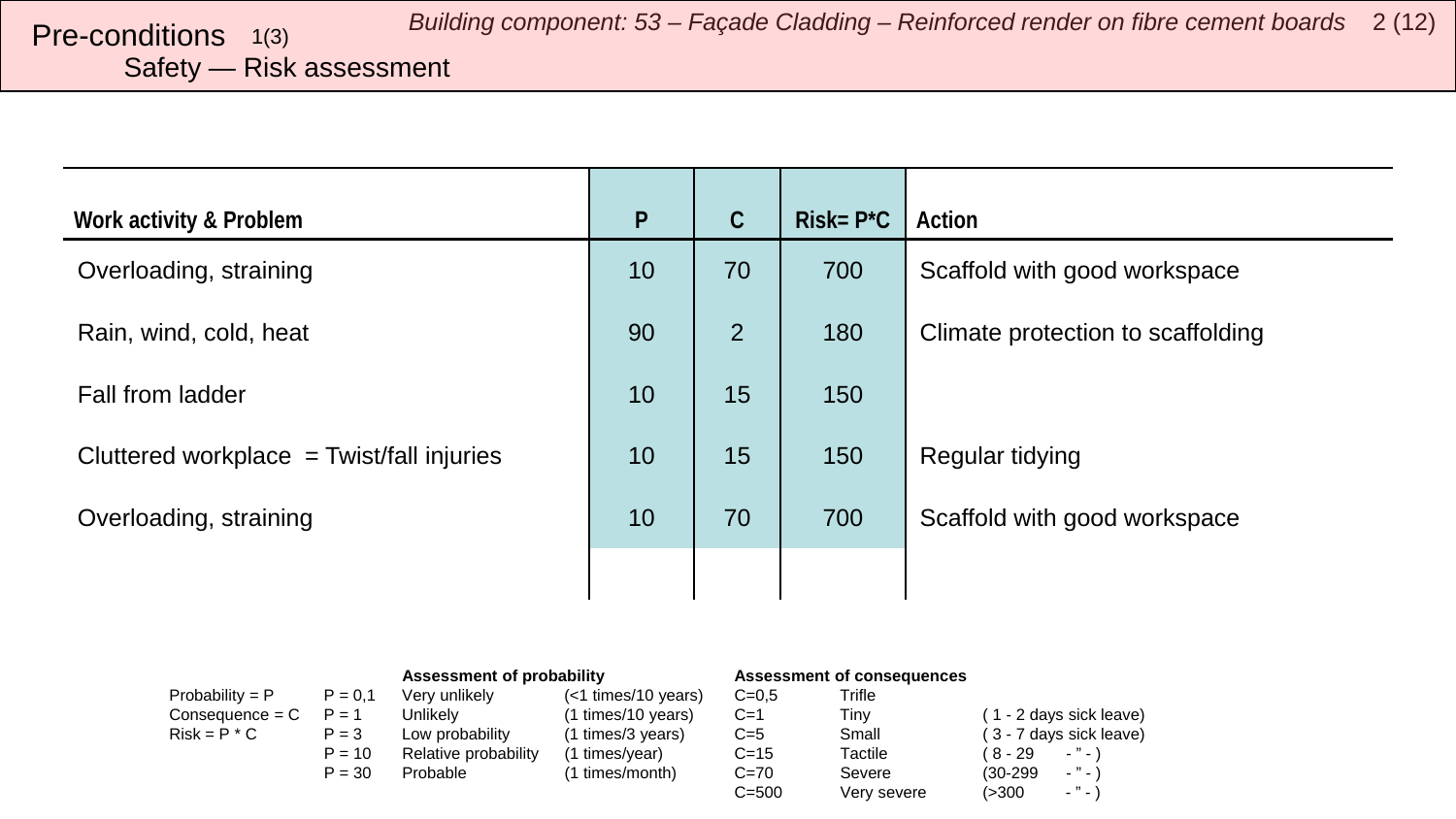*Building component: 53 – Façade Cladding – Reinforced render on fibre cement boards* <sup>3</sup> (12) Pre-conditions 2(3)

Safety — Protective gear

*Text from the Working Environment Authority's brochure Safer Construction Work*

### **Personal Protective Equipment** § **71**

Safety helmet and protective footwear should be used unless this is clearly unnecessary. Other personal protective equipment such as eye protection, hearing protection and gloves should be worn when required.

### **Climate Protection**

Both the renderer and the render benefit from climate protection. See photo for an example.

## **Text and images from SBUF report 89:29**

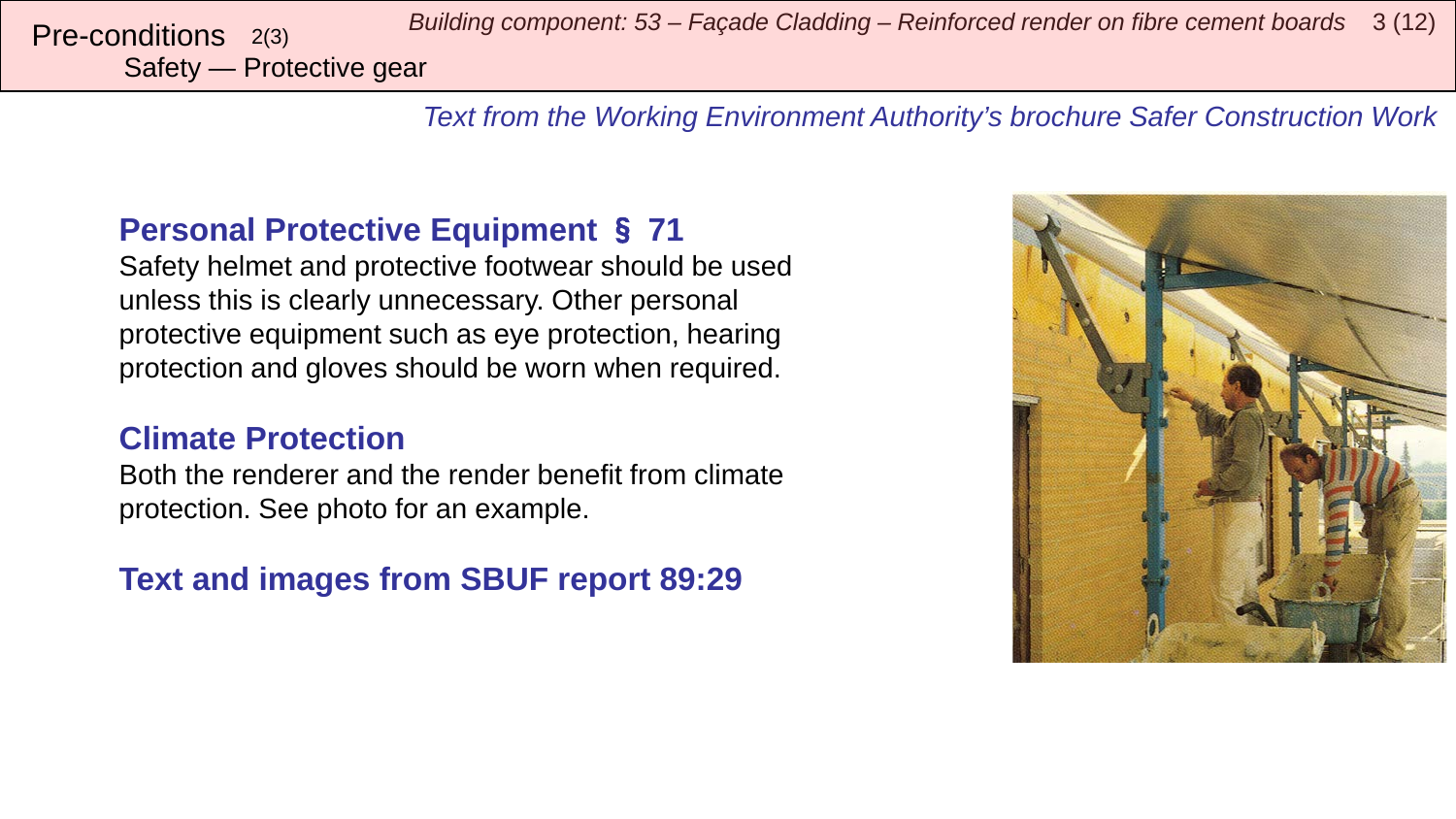<span id="page-3-0"></span>Equipment and materials Preparation 1(3)

## **Basic equipment:**

- $\Box$  Automatic Mixer with pump, hoses and nozzles
- □ Water Bucket/Plasterer's bucket
- $\Box$  Trowels, various sizes
- □ Spirit level
- **D** Wheelbarrow
- □ Water Broom
- □ Render cleaning board
- **D** Wire brush
- □ Water Hose

# **Materials:**

- $\Box$  Protection materials: Tape and plastic sheeting
- □ Mortar
- □ Render
- **Q** Water
- $\Box$  Steel mesh/mesh + plastic fastening units
- *Read the product sheet for each product before use.*

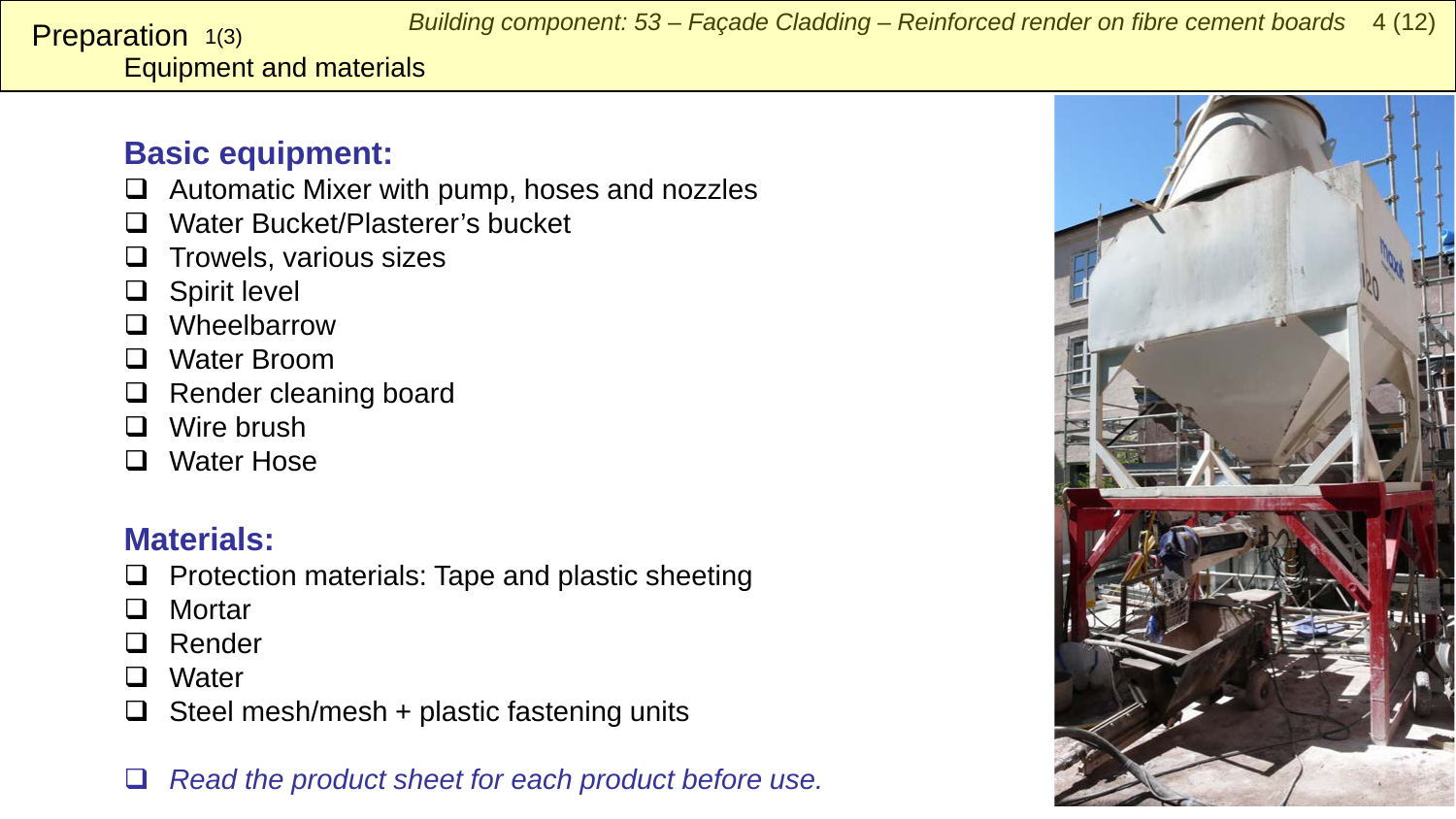*Building component: 53 – Façade Cladding – Reinforced render on fibre cement boards* 5 (12)

Deliveries - logistics **Preparation**  $2(3)$ 

# **Prepare for the rendering work**

Cover the frames etc. that shall not be rendered. Repair damage in the undersurface and joint at abutments with other materials and in crevices.

To avoid lines in the facade after scaffolding etc., the scaffolding shall be placed away from the wall so that it is possible to spray freely. To avoid contamination of the render surfaces, the scaffolding should be constantly cleaned.

Protect new render against heavy rain and strong sunlight.

When mixing mortar do not water from the hose that has been in strong sunlight. Always trim the render away from wood surface. coefficients of expansion.

# **During the cold season**

Newly applied render shall not be exposed to frost. When heated, the relative humidity is low and watering is required.

Finished render shall after watered and kept moist for at least 3 days. Otherwise, there is a risk of poor strength . Use a hose with a fine spray nozzle.

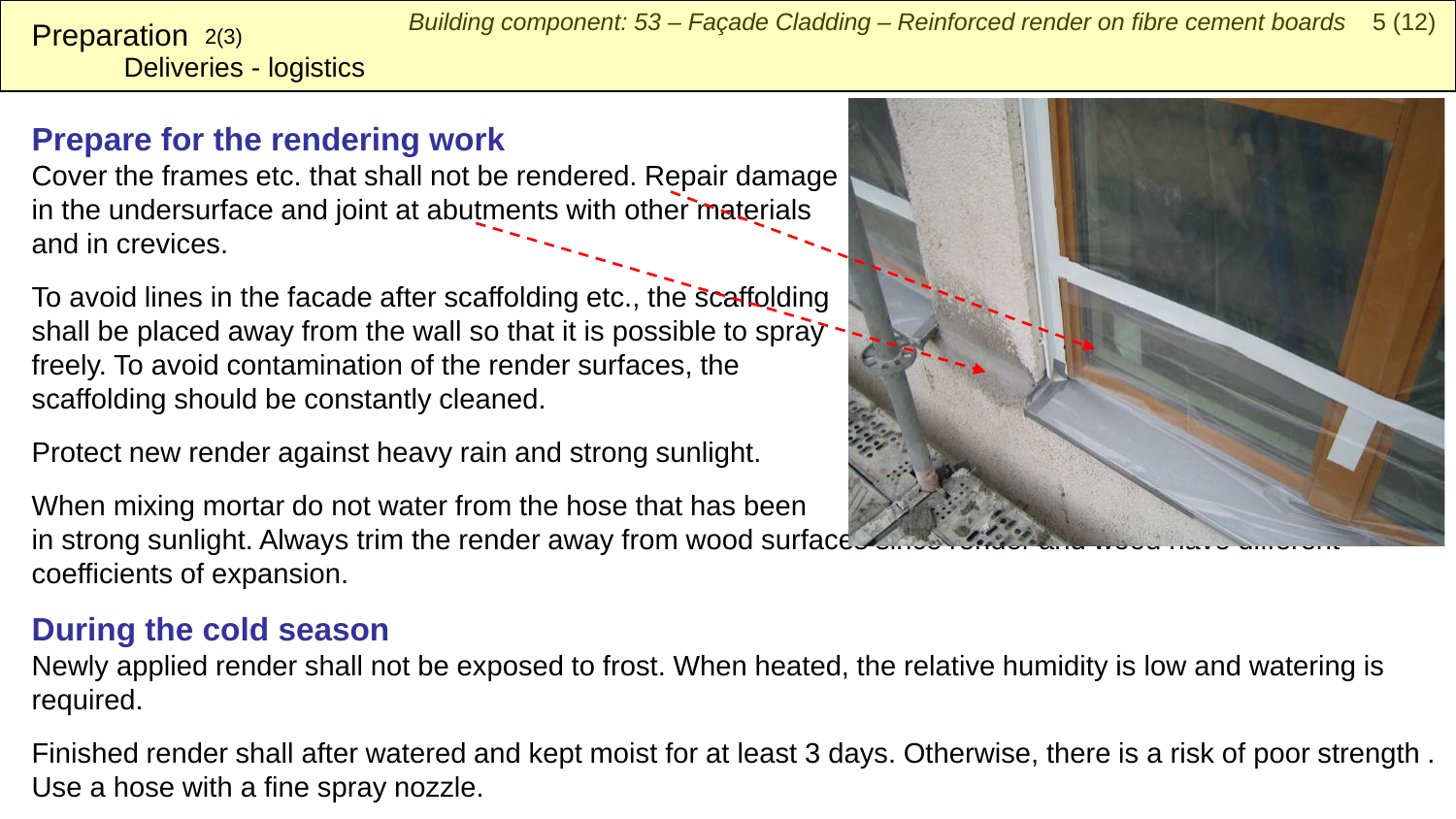*Building component: 53 – Façade Cladding – Reinforced render on fibre cement boards* 6 (12)

Deliveries - logistics Preparation 3(3)

**Render Mixing Station- mixer with pump**  Hoses shall reach the sites of the rendering.

# **Plan for the refuse - rendering and reinforcement** =>

Wheelbarrow and a container nearby.



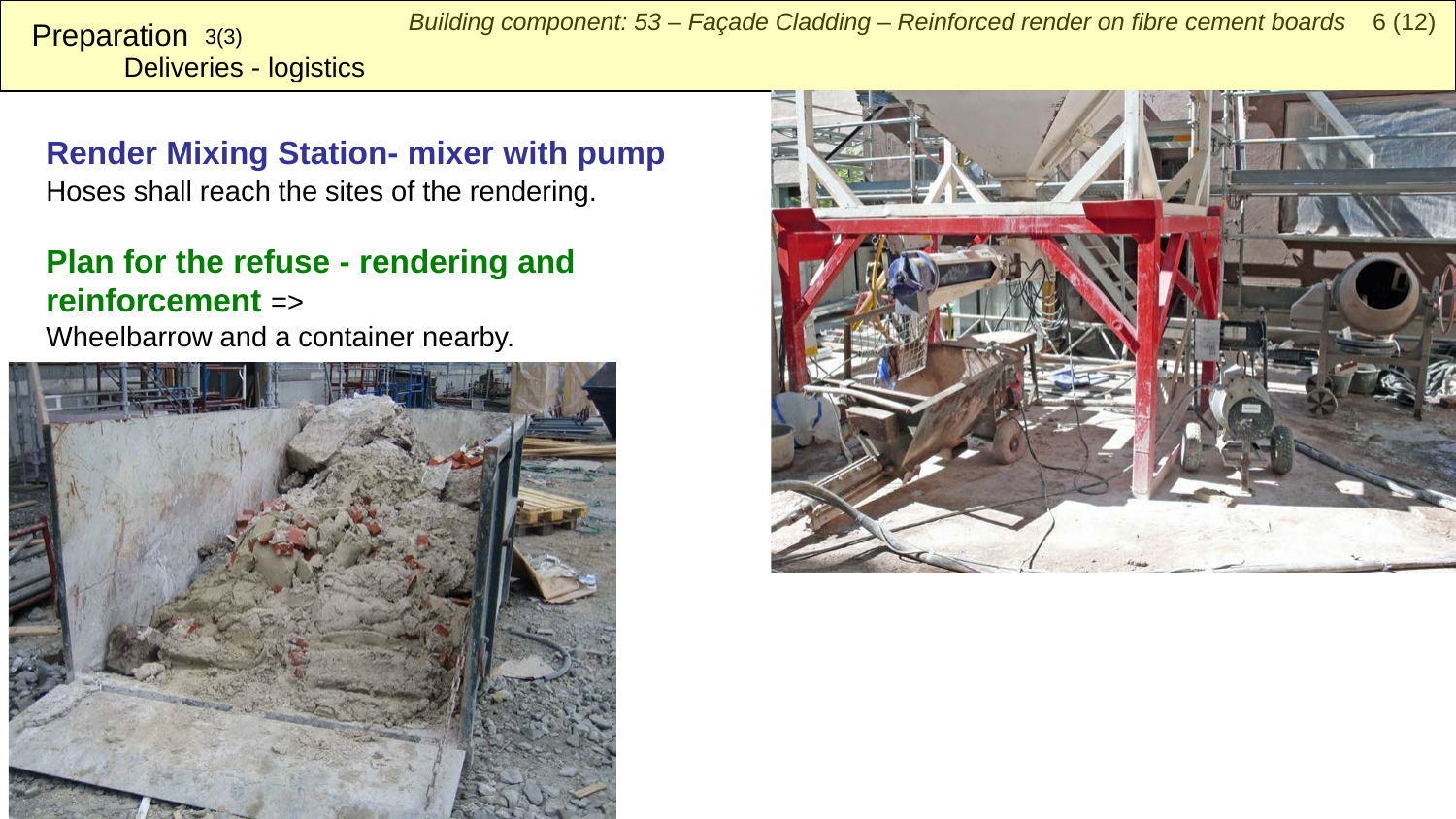#### *Building component: 53 – Façade Cladding – Reinforced render on fibre cement boards* 7 (12)

### <span id="page-6-0"></span>Template & instructions Self-inspection 1(2)

| <b>No</b>      | <b>Check</b>                                                                      | <b>Method or</b><br>equipment | Frequency | <b>Result</b> | <b>Date</b><br><b>Signature</b> | <b>Deviation/Remedy</b><br>Approval/Non-A |
|----------------|-----------------------------------------------------------------------------------|-------------------------------|-----------|---------------|---------------------------------|-------------------------------------------|
| 1              | The subsurface is cleaned                                                         |                               |           |               |                                 |                                           |
| $\overline{2}$ | Coverage of wood and sheet metal                                                  |                               |           |               |                                 |                                           |
| $\mathbf{3}$   | Reparation of subsurface irregularities                                           |                               |           |               |                                 |                                           |
| 4              | Reinforcement                                                                     |                               |           |               |                                 |                                           |
| 5              | Rendering texture and evenness of the color before<br>the position is dismantled. |                               |           |               |                                 |                                           |
| 6              | Jointing - Abutments to windows etc.                                              |                               |           |               |                                 |                                           |
| $\overline{7}$ |                                                                                   |                               |           |               |                                 |                                           |
| 8              |                                                                                   |                               |           |               |                                 |                                           |
| 9              |                                                                                   |                               |           |               |                                 |                                           |
| 10             |                                                                                   |                               |           |               |                                 |                                           |
| 11             |                                                                                   |                               |           |               |                                 |                                           |
|                |                                                                                   |                               |           |               |                                 |                                           |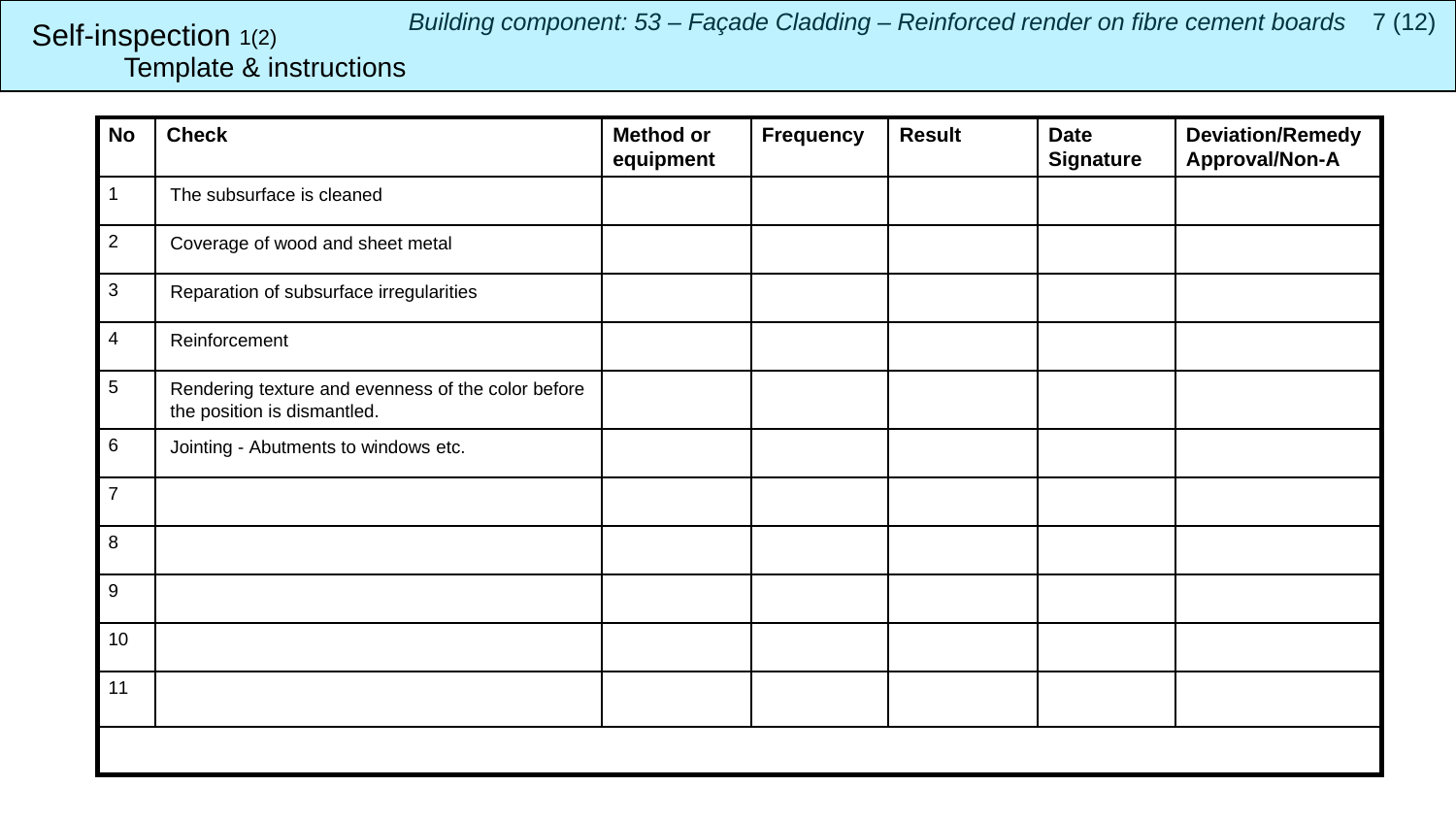# **Quality criteria for the project and the product**

- Study Drawings, Specifications and Inspection planning
- Think through the alternative **methods of production** and handling of materials, tools etc. that can meet the requirements



# *Pay particular attention to*

- Follow the instructions in the specification and from the supplier
- When working in cold weather, appropriate measures must taken
- The subsurface and reinforcement are crucial to the quality and strength of the finished surface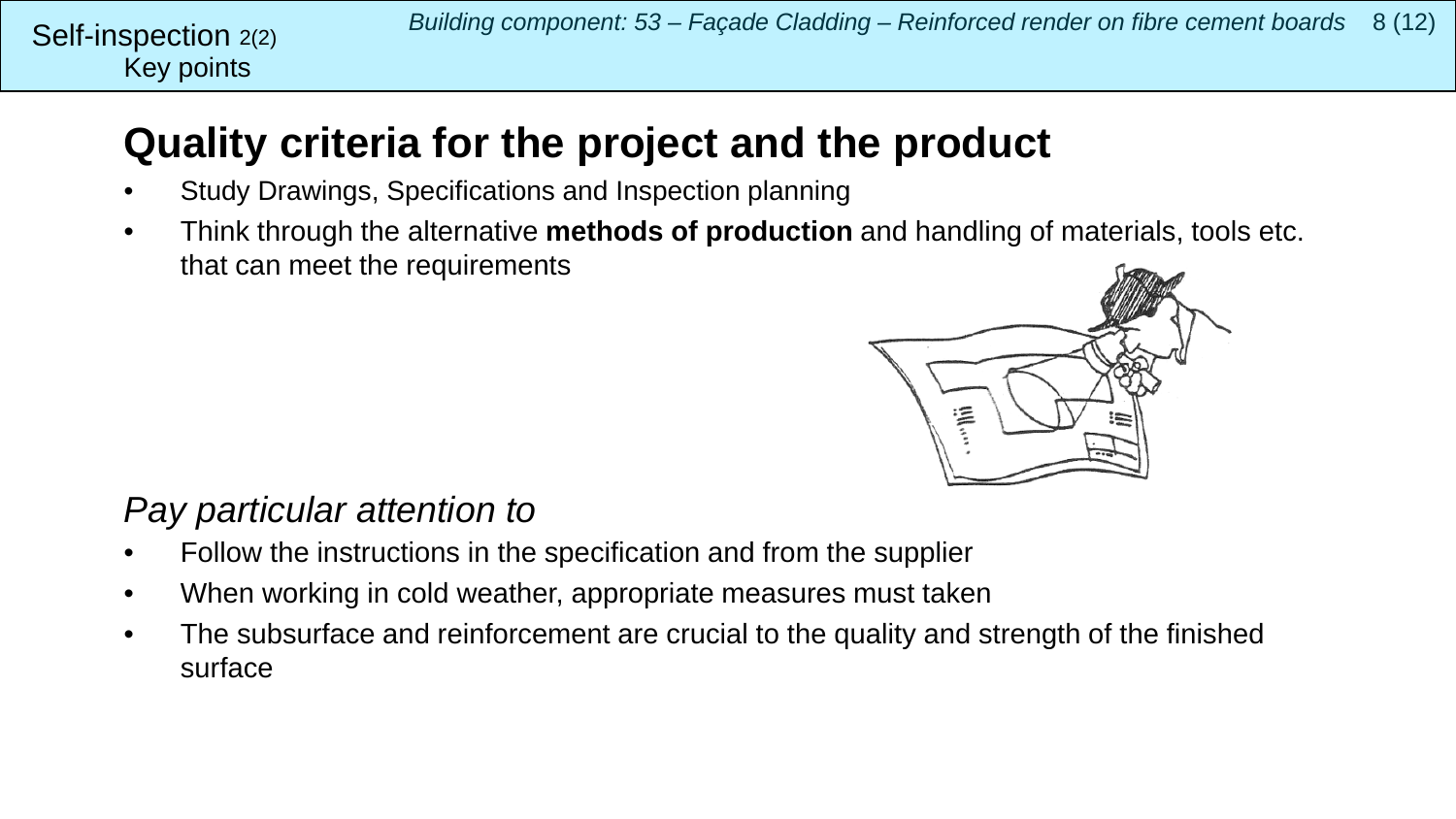<span id="page-8-0"></span>*Building component: 53 – Façade Cladding – Reinforced render on fibre cement boards* <sup>9</sup> (12) Execution

### Rendering 1(4)

### **Reinforcement**

Steel reinforcement is attached with straps to the eyes of the fasteners to which the insulation is attached. They are attached by screwing in the subsurface - in this case

fibre cement board/ "minerite". Insulation – see specific work instruction

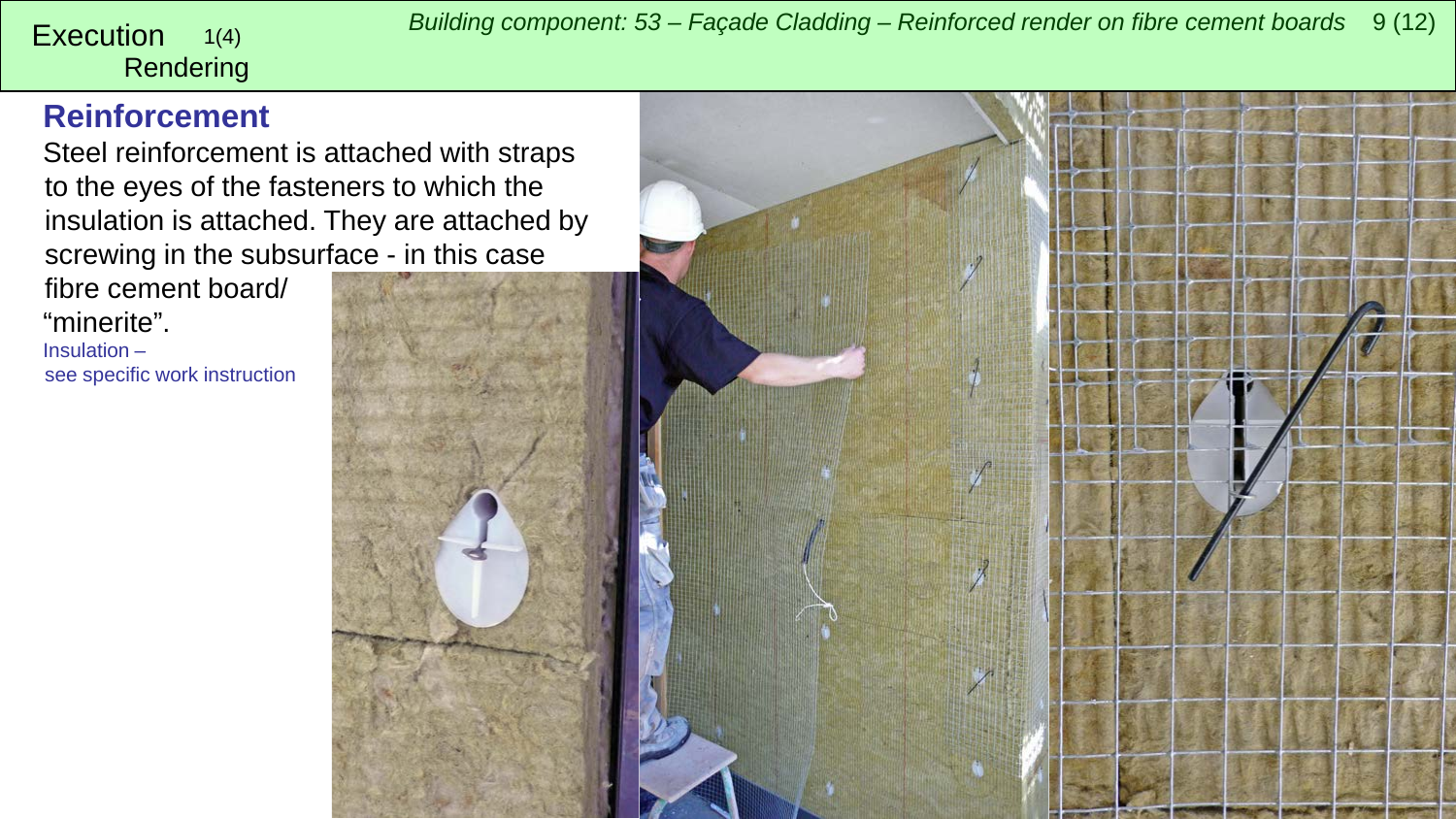# Rendering

### **First layer**

Thereafter, the first render layer is sprayed with a thickness of about 5 -10 mm on the insulation and trowelled smooth.

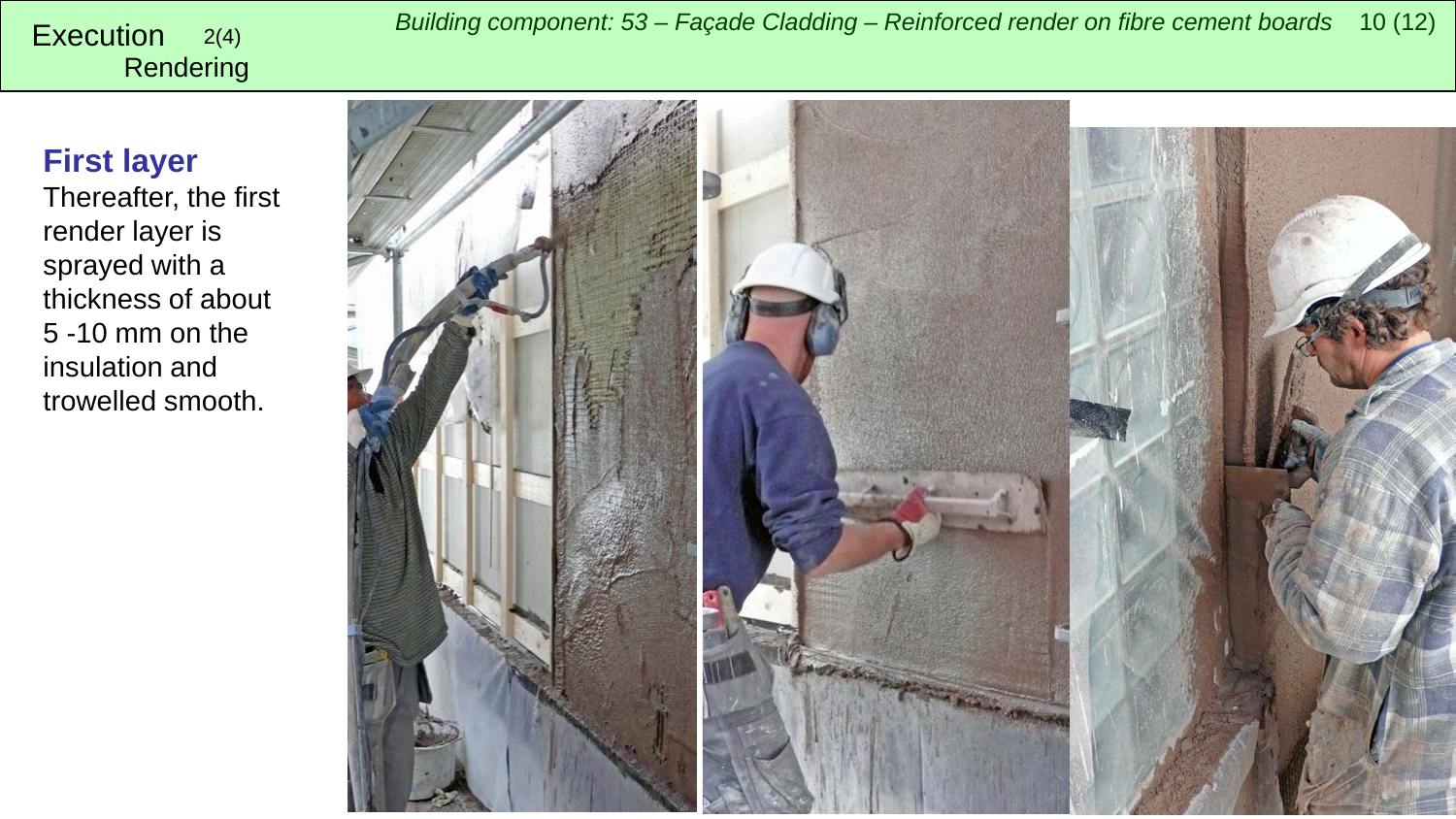*Building component: 53 – Façade Cladding – Reinforced render on fibre cement boards* <sup>11</sup> (12) Execution 3(4)

# Rendering

## **Second layer**

When the first layer has dried - see picture below - the second layer is sprayed on in the same manner and trowelled smooth. Note the slanting window's parapet.





Afterwards, the render is smoothed out with a waffle iron.